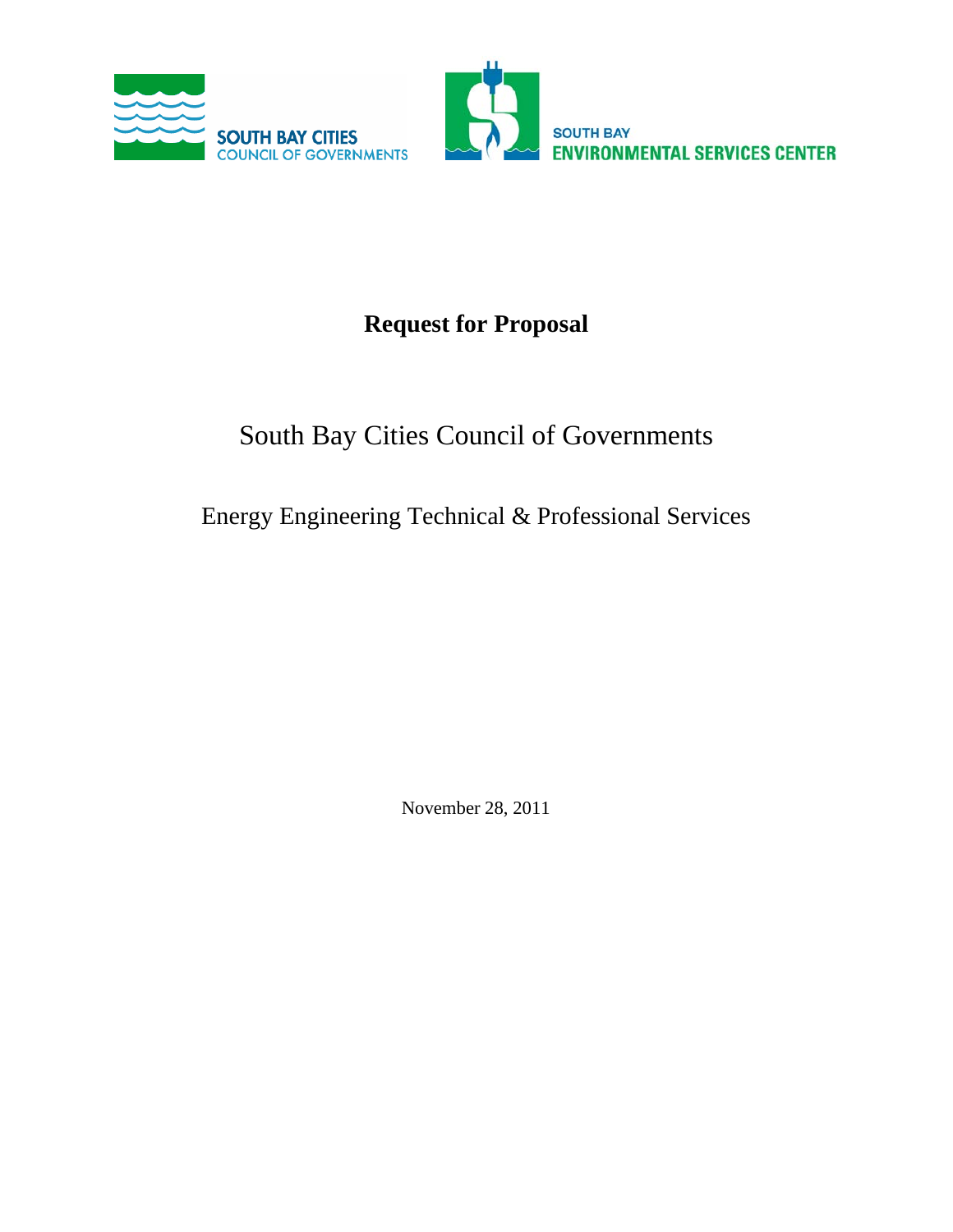## **1. INTRODUCTION**

The South Bay Cities Council of Governments (SBCCOG) is a joint powers authority of 16 cities that share the goal of maximizing the quality of life and productivity of our area. Information on the SBCCOG can be found at: [www.southbaycities.org](http://www.southbaycities.org/)

One of the programs of the SBCCOG is the South Bay Environmental Services Center (SBESC) which works to establish the South Bay cities as leaders in developing and implementing durable, sustainable energy and water saving initiatives. Partnering in the SBESC programs are Southern California Edison (SCE), Southern California Gas Company (SCG), West Basin Municipal Water District, Torrance Water Department, and the Sanitation Districts of Los Angeles County.

Specifically working with SCE and SCG, the SBESC implements the South Bay Energy Efficiency Partnership Program. The goal of this program is to achieve kWh and therm savings through local government and community efficiency measures. In this effort, the SBCCOG will select an individual or firm to provide technical support services involving energy project identification, comprehensive and targeted energy audits, calculation and incentive application assistance, building commissioning and general technical support. These services will be available to public agencies in the South Bay as identified by the SBCCOG.

#### **A. Proposal Submission - Budget and Timeline**

The project budget for 12 months is as follows:

- Total budget is \$115,000 for Task  $1 6$  (approximate split 83% electricity and 17% gas)
- Work performed under Task 7 will be as needed on a Task Order basis

Work performed under Task 7 will be as needed on a Task Order basis. Attached is the SBCCOG Standard Contract which includes General Terms and Conditions. Request for contract changes must be submitted with proposal.

Bidder(s) shall be, at a minimum, individuals and organizations with knowledge and experience in performing the work for which they are bidding. It is within SBCCOG's sole judgment to determine whether a Bidder meets the general criteria for selection. Any proposal that does not meet the general criteria shall be rejected without review.

All potential Bidders/respondents shall disclose any and all affiliations with any IOU. Such disclosure shall be included in the response hereto. Failure to accurately respond will result in immediate rejection and exclusion from the solicitation process.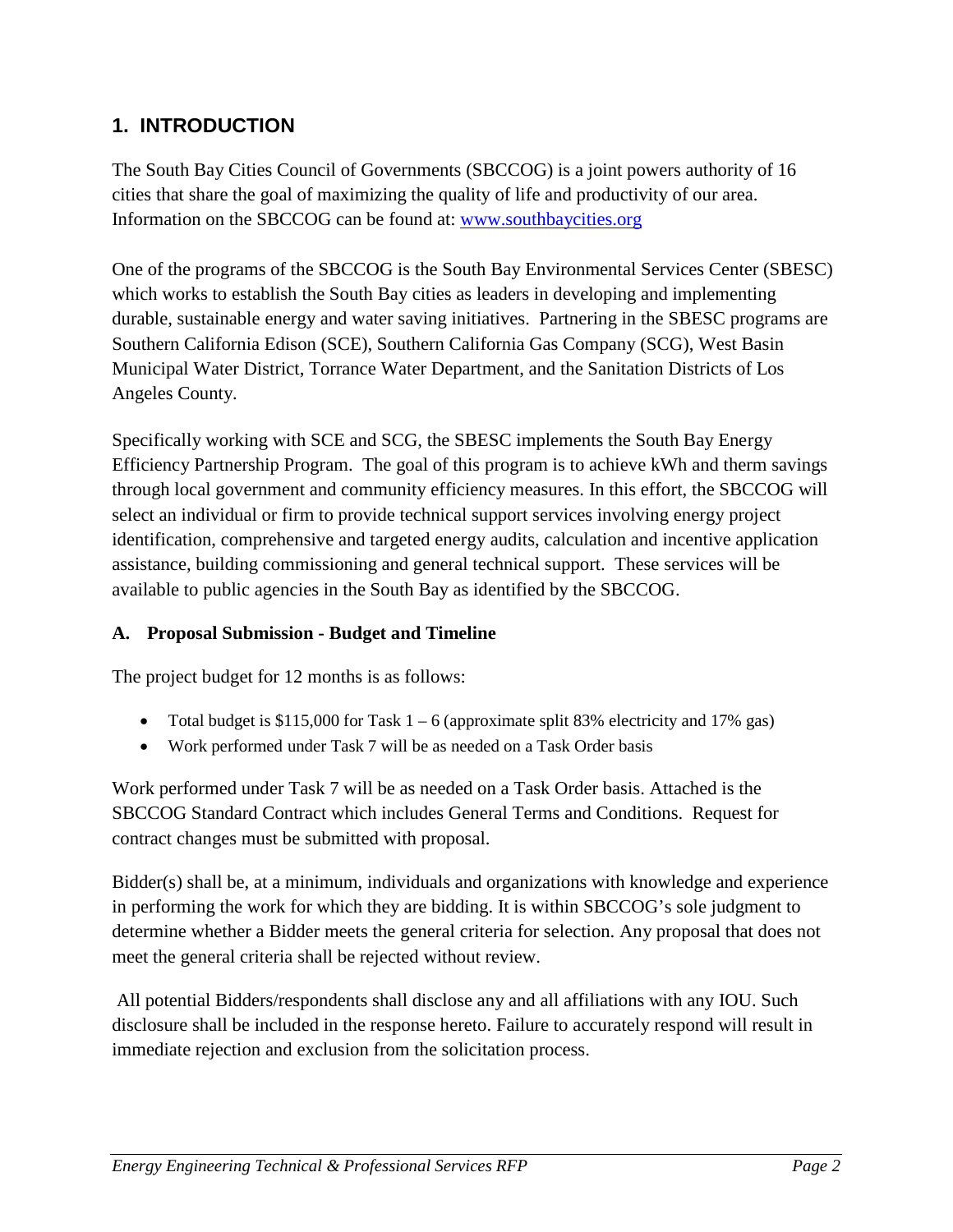Proposals should include description of tasks, deliverables, schedule, staff assignment, labor rates, budget, and qualifications and should not exceed 10 pages. **Proposals must be submitted by 5:00 p.m. December 23, 2011 via e-mail to Marcy@sbesc.com.** Any questions should be directed to Marilyn Lyon at 310-371-7222 x204 or [Marilyn@sbesc.com](mailto:Marilyn@sbesc.com) All written questions must be received by December 15, 2011. Responses to written questions will be posted on the SBESC web site at www.sbesc.com by close of business December 19, 2011.

**Key Event Key Date** RFP Release  $11/28/11$ Bidder Questions Due 12/15/11 and 12/15/11 and 12/15/11 and 12/15/11 and 12/15/11 and 12/15/11 and 12/15/11 and 12/15/11 and 12/15/11 and 12/15/11 and 12/15/11 and 12/15/11 and 12/15/11 and 12/15/11 and 12/15/11 and 12/15/ Bidder Questions Posted 12/19/11 **Bidder Proposal Due 12/23/11** Interviews  $1/5/2012$ Contract Issued (As Early As) 1/15/2012

The following are key dates in this solicitation:

## **2. SCOPE OF WORK**

#### **Task 1. Technical Support Activities - Coordination & Project Management**

Meet with SBESC program manager and key personnel to establish coordination of technical support activities related to the following Tasks.

- Participate in meetings at least weekly to report on status of project identification and completion. These meetings may be in person or via conference call as required. A standard reporting format will be utilized.
- Conduct routine job walks or site visits as needed and follow-up with participating government agencies (cities, schools, districts, county, state) to ensure that project activities are progressing towards completion.
- At the direction of SBESC, be available to present project findings to utility customers, and governing boards.
- Participate in regional collaborative programs as directed.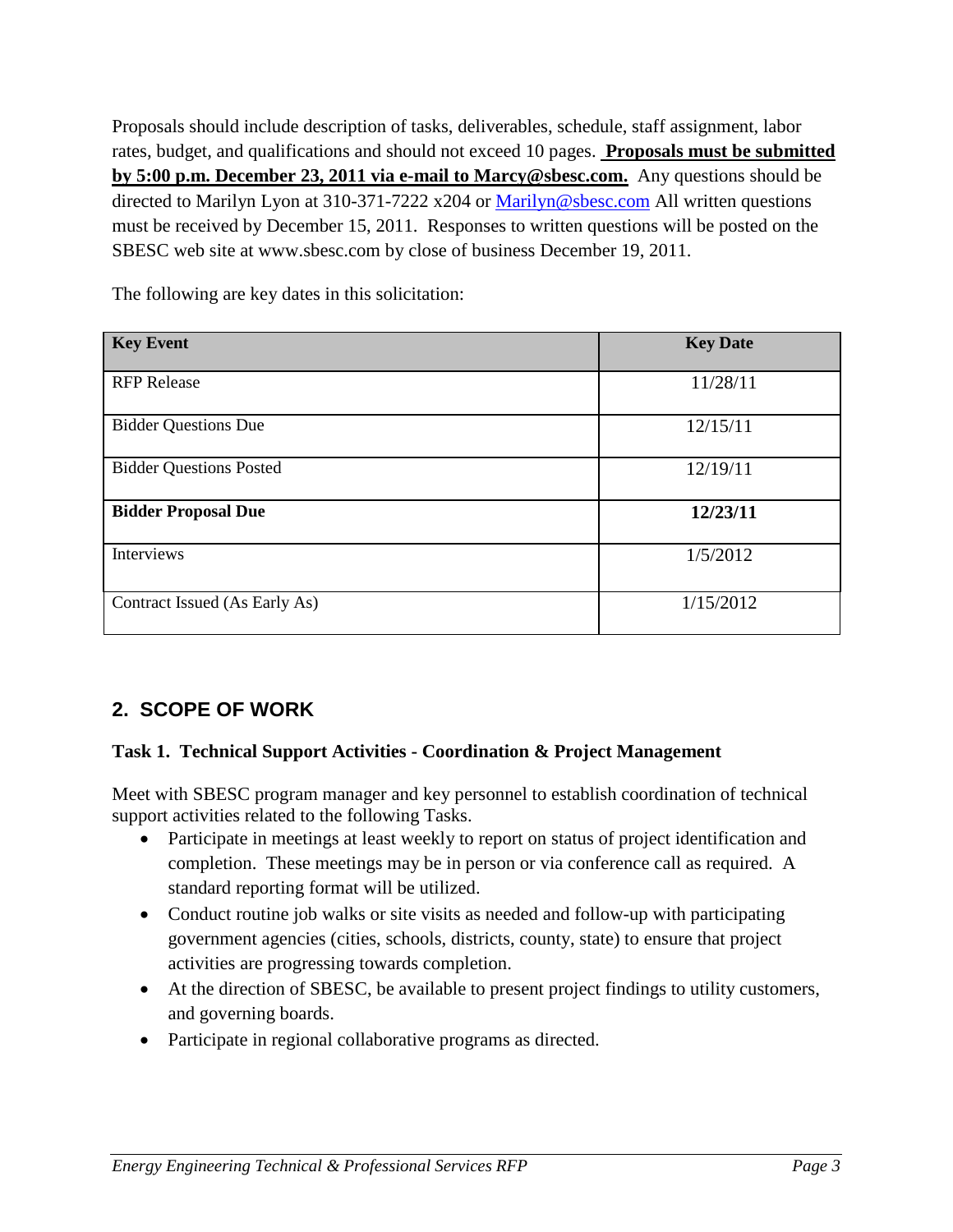It is anticipated that additional services may be identified through the course of this contract. If additional services are identified, work may be authorized by the SBCCOG on a task order basis.

#### **Task 2. Identify Candidate Energy Projects**

- Upon direction of SBESC, collect and assess existing energy audit reports, energy evaluation studies, lists of identified projects, and other related documentation and determine validity and applicability to current conditions at each facility.
- After the screening process is complete, establish a prioritized list of candidate projects from the information that is deemed applicable for each member agency.
- When needed, identify and collect necessary additional data to finalize energy analysis.

#### **Task 3. Comprehensive and Targeted Audit Services**

- Upon direction of SBESC, investigate other energy opportunities outside of what has been identified in Task 2 and provide the following energy audit services for other facilities as needed for each member agency:
	- Prepare technical audit services for facilities and processes.
	- Identify energy efficiency, demand response, and renewable energy opportunities.
	- Provide a detailed inventory of facilities' equipment and energy savings and recommendations, incentives, life cycle costs and other evaluation analysis.
	- Provide information on potential funding sources

Once projects are identified, make recommendations to make the improvements necessary to realize the energy savings.

#### **Task 4. Calculation and Incentive Application Assistance**

Upon direction of SBESC, provide detailed calculations (using SCE's software) and information needed for incentive applications. For energy projects identified in Tasks 2 and 3, work closely with SBESC and participating agencies to produce defensible calculations and supporting assumption documentation.

## **Task 5. Energy Efficiency Building Commissioning for Existing Buildings**

Upon direction of SBESC, perform building commissioning for existing buildings (EBCx) utilizing a systematic process for investigating, analyzing, and optimizing the performance of building systems. The EBCx process should include: screening, investigation, measure selection, implementation, verification, and operator training as needed.